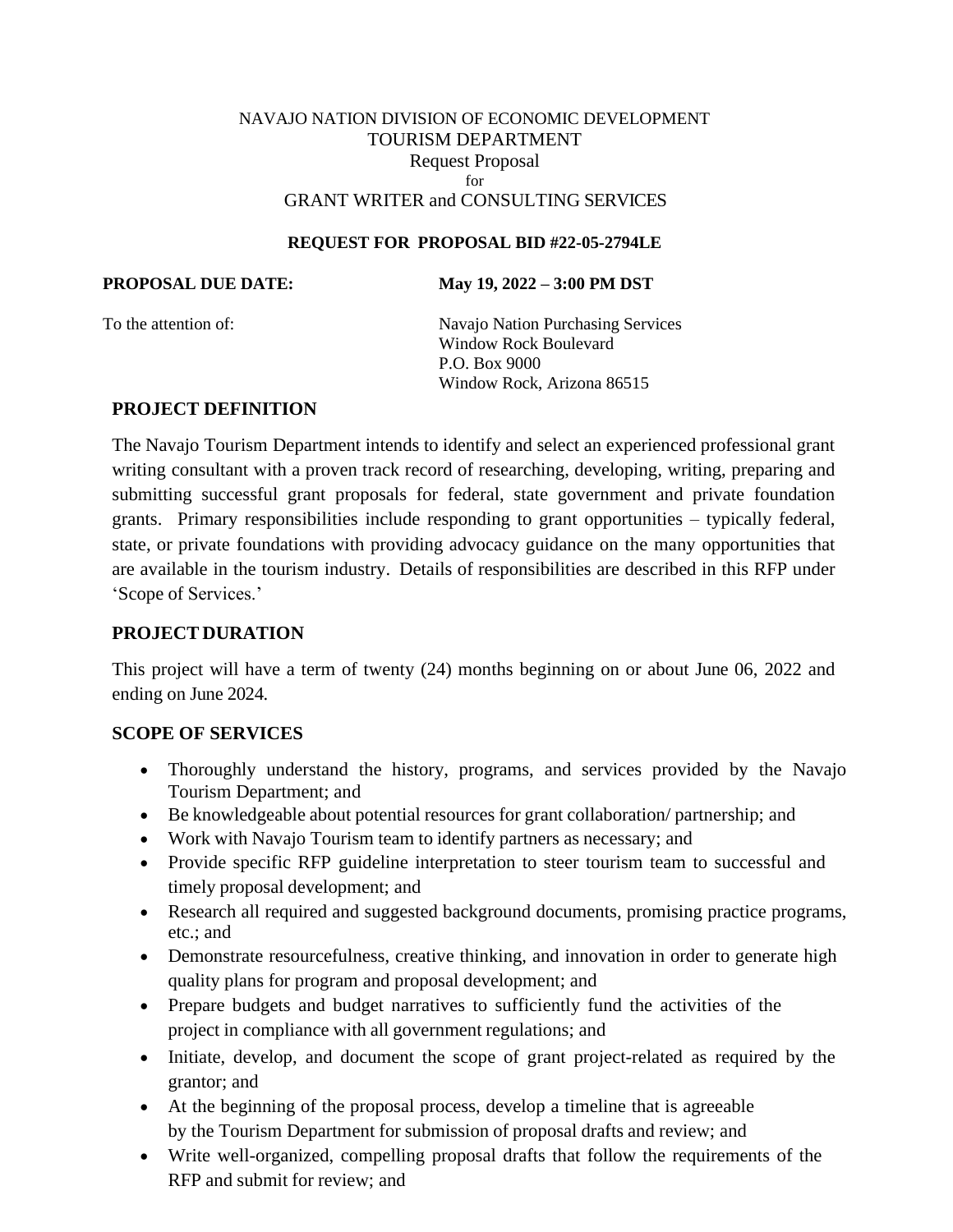- Make edits or revisions to drafts as required in a timely manner; and
- Submit final proposal via print or online submission to ensure receipt before the deadline and in compliance with all proposal preparation requirements; and
- Provide digital and paper copies of complete proposals for Navajo Tourism Department.

## **QUALIFICATIONS/CREDENTIALS**

- Respondent should have proven track record of a minimum of three to seven years of successful grant writing experience including sourcing, developing, writing, and submitting successful federal and state government grant proposals – preferably in the \$250,000.00 plus range – documented by summary of funding source, date, amount.
- Respondent should have experience preparing grant proposals for federal, state, and private foundation funding areas.
- Respondent should have ability to do multiple assignments at the same time.
- Respondent should have documented experience with collaborative project development with multiple partner organizations. If respondent has experience with development of regional grants, include documentation of extent of region and partnerships.
- Respondent should have excellent writing skills and ability to write persuasive proposals aligned with RFP requirements as demonstrated by clear and compelling proposal samples.
- Respondent should have excellent budget preparation skills and be able to prepare budgets and budget narratives to sufficiently fund the activities of the project in compliance with all government regulations.
- Respondent should have expert computer skills in Microsoft Office Word, Excel and online grant submission systems.
- Respondent should be highly organized with the ability to identify and implement needed systems and follow-up processes.
- Respondent should be able to effectively work and maintain superb interpersonal skills under pressure, use excellent judgment, and produce a high-quality work product within tight time constraints.
- Respondent should state previous experience to demonstrate a proven track record in securing new funding opportunities, comprehensive knowledge of research, and the ability to distinguish and identify funding opportunities for special programs.

**SUBMITTAL:** Respondent's proposal should be clear, specific, and provide a straightforward, concise explanation of Respondent's capacity and experience. Requested grant/RFP samples must be included.

Submit one original and four (4) copies of the proposal to: Navajo Nation Purchasing Services

Closing date for this Request for Proposal ("RFP") is 3:00 PM DST, on May 19, 2022. Please reference the above RFP number on all correspondence.

Questions regarding this RFP may be submitted via e-mail to: **[arvaltmccabe@discovernavajo.com](mailto:arvaltmccabe@discovernavajo.com)** no later than at 4:00 PM DST.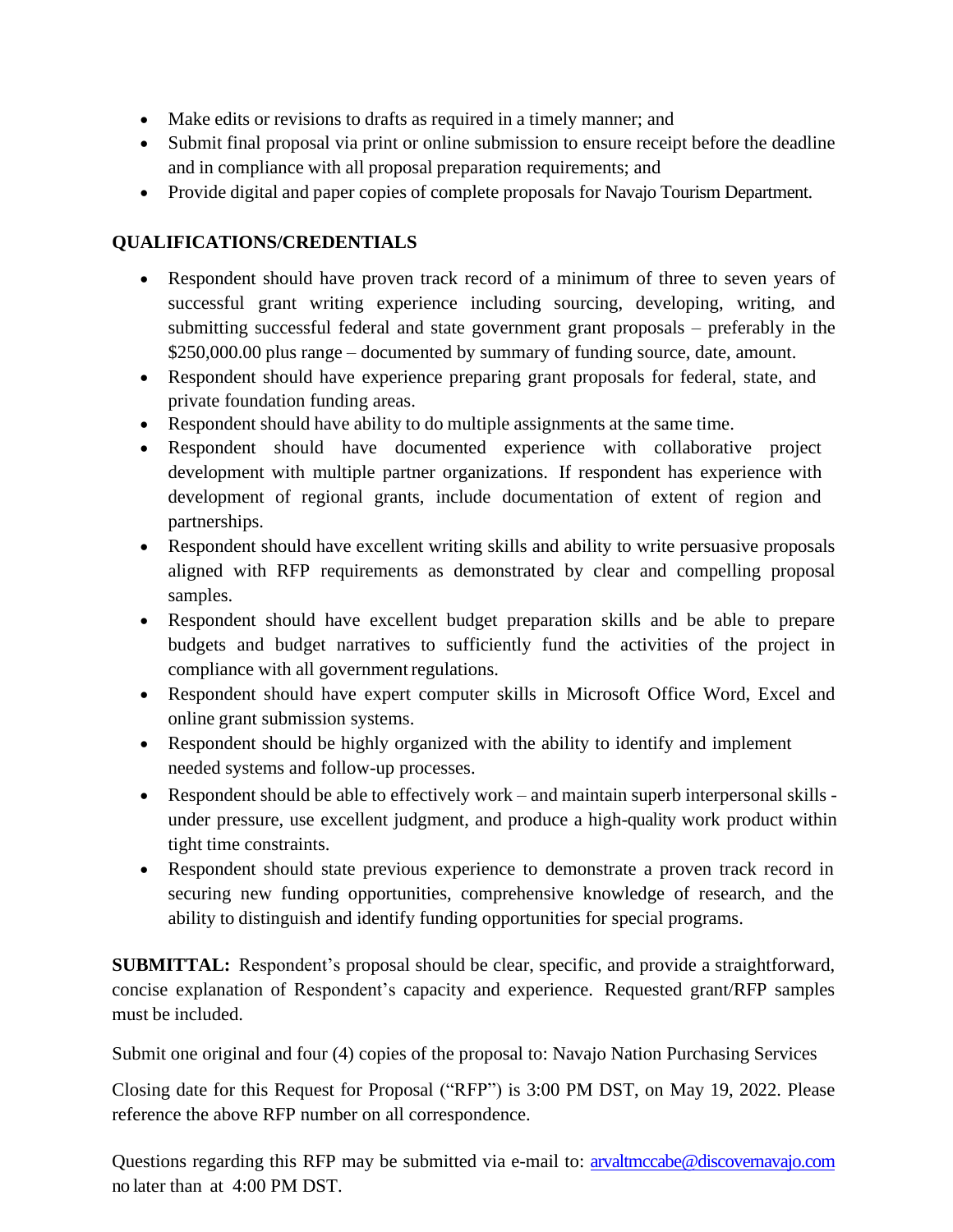# **FORMAT FOR PROPOSALS**

The original and four (4) copies of the proposer's proposal should be arranged as follows:

- Letter of Interest. A cover letter formally responding to the RFP and submitting your qualifications. The contents of this document must include a statement that attests to the accuracy of your submitted proposal and the document must include your signature.
- Summary of Qualifications. Résumés of individual(s) who will be assigned to this project.
- Background and Track Record. State Respondent's successful experience in all applicable aspects of federal and/or state grant writing as outlined above. List all successful grants and the amounts funded for each. In addition, enclose copies of at least one funded proposal that you have written along with the applicable RFP.
- Services to be provided. Include responsibilities that the Navajo Tourism Department has noted as required and the services you will furnish in order to support them.
- Budget. This document should describe the various cost factors of your bid, projected costs, including a projected allocation of time for individuals involved with this contract.
- References. Three (3) references are required, two (2) of which must be clients. The Navajo Tourism Department will verify that Respondent has successful grant experience and a history of fulfilling requirements of projects in a timely and professional manner and within the proposed budget.
- Disclosure Statement. Respondent shall provide a disclosure statement regarding any potential conflict of interest issues Respondent might have or may encounter.
- Navajo Nation Business Preference Certified: Include copy of current Navajo Business Preference Certificate.

|  | <b>Response Date:</b> RFPs must arrive at: | Navajo Nation Purchasing Services |
|--|--------------------------------------------|-----------------------------------|
|  |                                            | Administration Building #1        |
|  |                                            | Window Rock Boulevard             |
|  |                                            | P.O. Box 9000                     |
|  |                                            | Window Rock, Arizona 86515        |

on or before May 19, 2022 by 3:00 PM DST. Respondents mailing their submissions should allow normal mail delivery time to ensure timely receipt of the RFP.

**EVALUATION OF QUALIFICATIONS** The award of the contract to the Selected Respondent will be based on the proposed budget for services rendered in accordance with, but not limited to, the results of the Navajo Tourism Departments' evaluation of:

- Respondent's Letter of Qualifications
- Reference checks
- Respondent's experience and expertise in the field
- How well Respondent's proposal meets the stated requirements, as evidenced by Respondent's proposal
- Overall thoroughness of the proposal
- Response to Conditions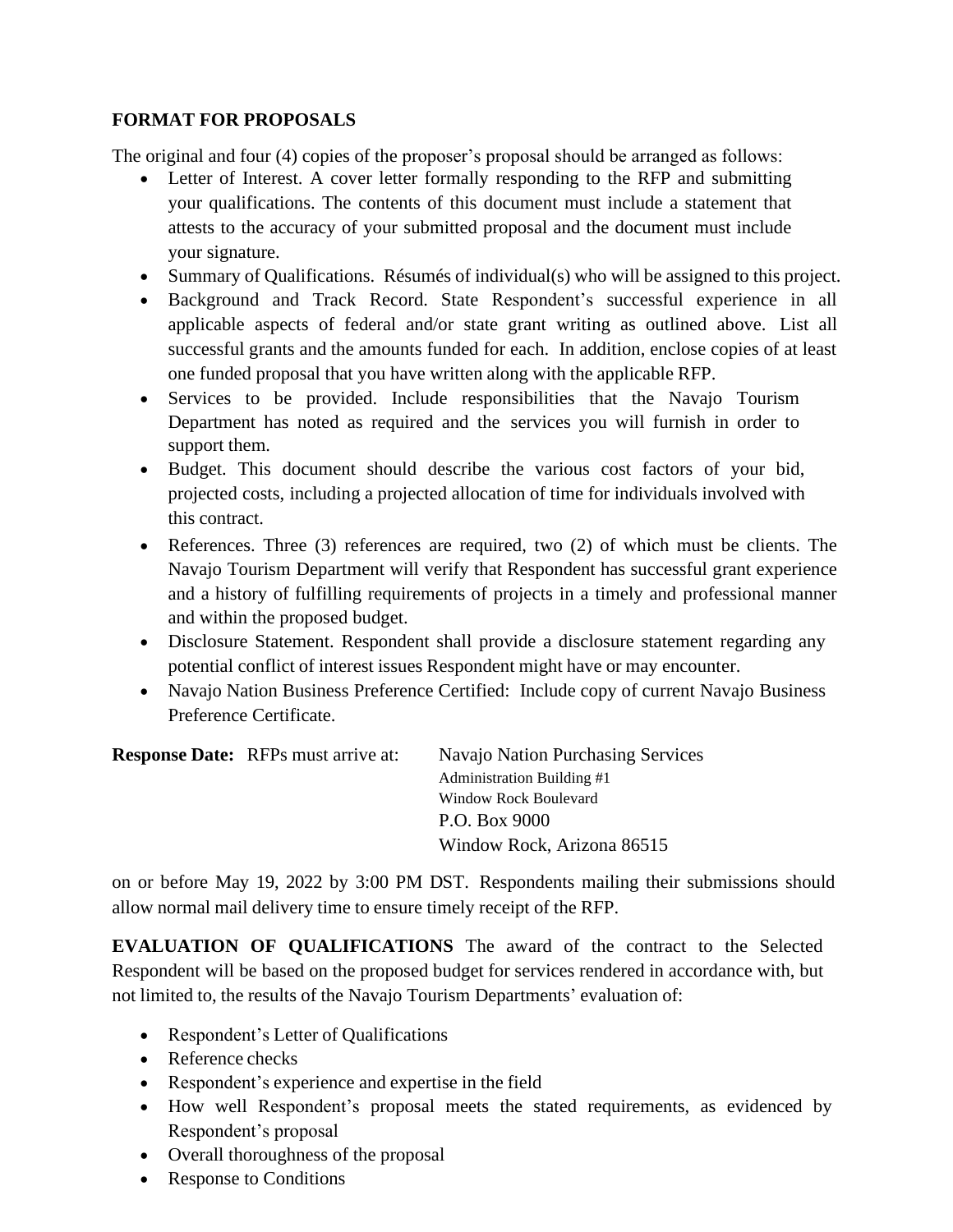THE NAVAJO TOURISM DEPARTMENT RESERVES THE RIGHT TO REJECT ANY AND ALL RFPs AND TO ACCEPT ANY RFP AS SUBMITTED, OR AS MODIFIED, WHICH, IN THE OPINION OF THE NAVAJO TOURISM DEPARTMENT, WILL BE IN THE BEST INTERESTS OF THE NAVAJO NATION.

## **LEGAL UNDERSTANDINGS**

Please take notice, by submission of a proposal in response to this RFP, proposing entity agrees to and understands:

- That any proposal, attachments, additional information, etc. submitted pursuant to this RFP constitutes merely a suggestion to negotiate with the Navajo Tourism Department and is not a bid, and becomes property of the Navajo Nation.
- Submission of a proposal, attachments, and additional information shall not entitle the proposing entity to enter into a service agreement with the Navajo Tourism Department for the required services.

• By submitting a proposal, the proposing entity agrees and understands that the Navajo Tourism Department is not obligated to respond to the proposal, nor is it legally bound in any manner whatsoever by submission of same.

In addition to the foregoing, by submitting a proposal, the proposing entity also understands and agrees that the Navajo Tourism Department reserves the right, and may at its sole discretion exercise, the following rights and options with respect to this RFP, except to the extent restricted by applicable law, including, but not limited to, the Navajo Nation procurement policies:

- To reject proposals that do not conform in all material respects to the RFP or meet the minimum evaluation criteria;
- To reject all proposals;
- To issue additional solicitations for proposals and/or amendments to this RFP;
- To waive any irregularities in proposals received after notification to all proposers;
- To negotiate for amendments or other modifications to proposals;
- To exercise its discretion and apply its judgment with respect to any aspect of this RFP, the evaluation of proposals, and the negotiations and award of any contract;
- To enter into an agreement for only portions (or not to enter into an agreement for any) of the services contemplated by the proposals with one or more of the proposers;
- The Navajo Tourism Department assumes no responsibility or liability of any kind for costs incurred in the preparation or submission of any proposal; The Navajo Tourism Department is not responsible for any internal or external delivery delays which may cause any proposal to arrive beyond the stated deadline. To be considered, proposals MUST arrive at the place specified herein and be time-stamped prior to the deadline.

### **INSURANCE:**

Provide evidence of the certificates of insurance with the appropriate coverage and limits of insurance and names of the Navajo Nation as the insured in the general and auto liability policies with fifteen-days of selection.